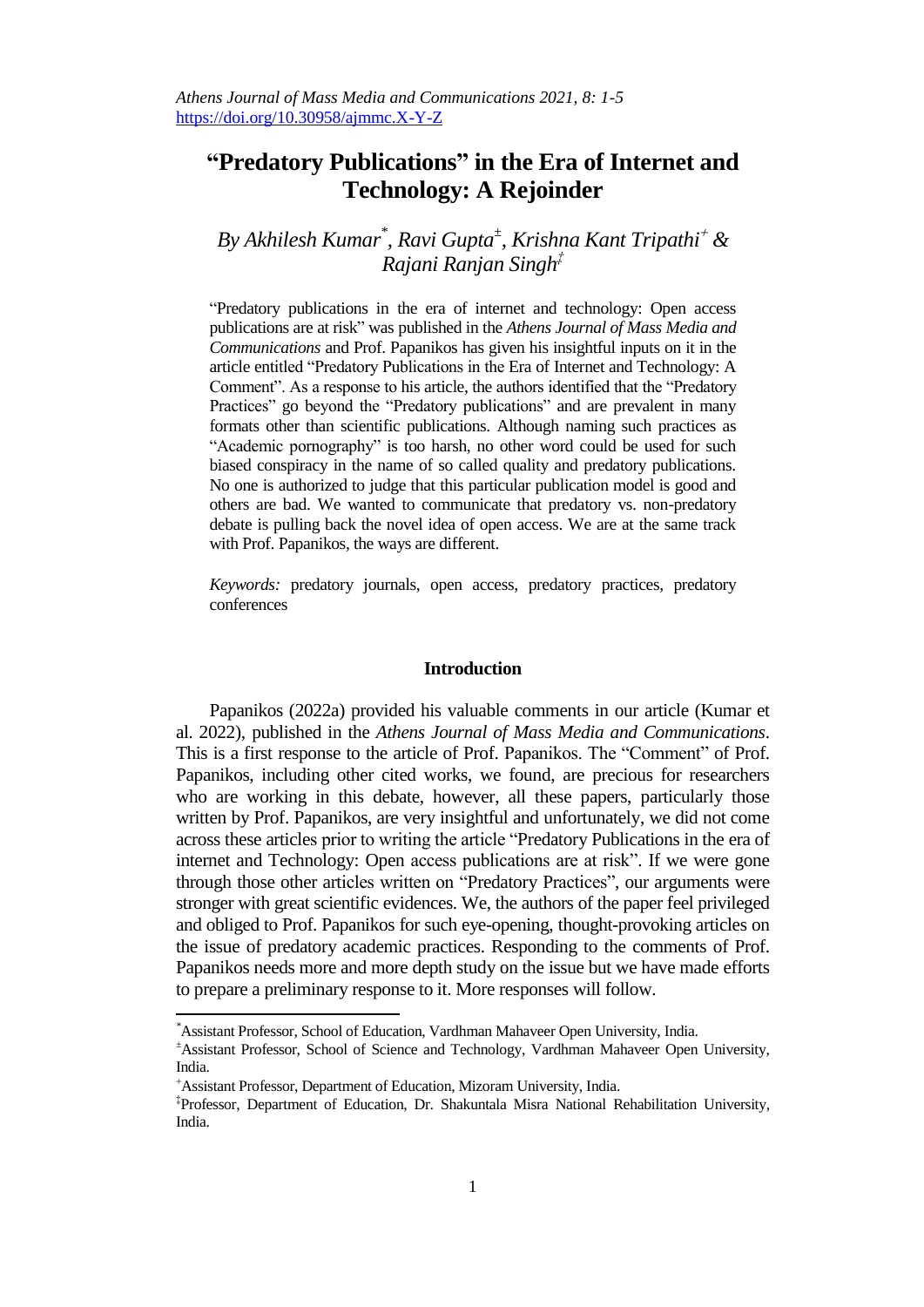First of all we would like to make it clear that "Predatory publications in the era of internet and technology: Open access publications are at risk" written by Akhilesh Kumar, Ravi Gupta, Krishna Kant Tripathi & Rajani Ranjan Singh was, as the title of the paper reflects, particularly intended to the concern that how deliberately open access journals are victimized by associating and popularizing it with the word "Predatory" thus the discussion has been made around the open access journals only and other predatory practices like predatory conferences, predatory publication and other such issues were not taken in to account in the referred paper, however, predatory practices other than predatory journals are also very common. Prof. Papanikos has mentioned, "I disagree with the link they make between open access and peer-review. I guess the authors mean blind peer-review as being more credible. My article on predatory publishing has been uploaded without any peer review. Their paper has been uploaded after a peer review. Both are open access but they differ in their peer-review. Does this say anything about the quality of the two papers?" (Papanikos, 2022a).

Here we would present our lookout about the issue. Prof. Papanikos has pointed out correctly that in the context of the article "Predatory publications in the era of internet and technologies: Open access publications are at risk" we used the term "peer-review" for the traditional notion of blinded peer-review. It is beyond the scope of the present article to discuss the quality and credibility of blind peer review process but blind peer review also, doesn"t guarantee the quality of a scientific article, what usually claimed as a "quality" by subscription based or open access journals but what are the alternatives? Furthermore, we wish to ask how many authors have opportunity to get published without a peer review? Being an editor (and a reformer too) one has the freedom to do it but most of the authors do not have such opportunity as they are bonded (sometimes blinded and bended also) with the criteria of journals either it is desk acceptance-peer review-revisionpublication model or desk-acceptance-publication-review and reader's feedbackrevision-final publication model or a hybrid revolutionary model adopted by ATINER"s journals combining features of traditional peer-review and modern post publication peer-review model. In most of (not all) the journals authors are like "dancing peacocks" upon indication of editors and the Author"s Guidelines. Being an editor and a great scholar, you can do it, an author cannot. The best example of it is that this response too, has to be dependent for editor"s decision prior to be uploaded and published! Being an editor, if you don"t like our arguments, you have authority to say "the article is not up to mark" "the article possesses weak arguments", "the article is not within the scope of this journal" and many such other options an editor has, which are not available to authors. It is quite interesting here to share the experience that the article "Predatory publications in the era of internet and technologies: Open access publications are at risk" was submitted to a so-called reputed journal for publication. It was sent for blind peer review and we received the comment of reviewer that as we did not take a working definition of predatory journals in entire article, thus, its fuzzy and not acceptable, however, Prof. Papanikos found that "……The authors then proceed by presenting 10 studies which in one way or another classify predatory journals as the ones which charge a fee, are not peer-reviewed and provide poor editing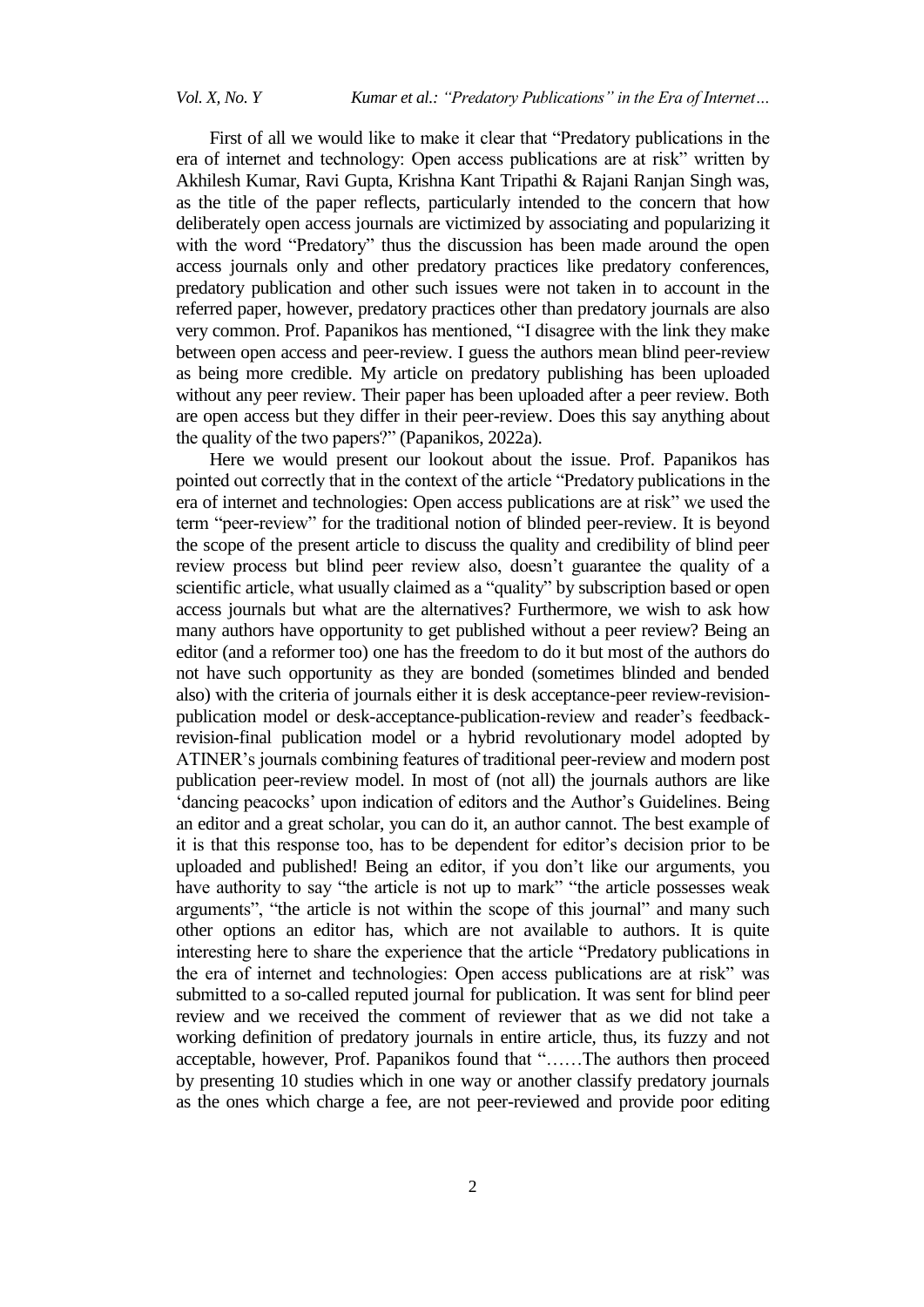services. Further, Papanikos (2022a) mentioned "Then the authors discuss a disreputable case of a librarian who developed a black list. Reputable academics develop only white lists" (Papanikos, 2022a)*.*

Hats off Professor for these lines which are the summary of entire discussion on "Predatory Journals and Publications". We totally agree and support this view. Reputable academics always develop white-list, but the academic world weird around the notion of "Predatory" introduced by a librarian and the impact is so intense that many journals are flooded with such articles. As observed by researchers, the dialogue on predatory practices was so swift, that within a short span of time, until 2021, about 600 papers had been written on the subject (Krawczyk and Kulczycki, 2021), and many countries made policy as well as list of referenced journals for scientific publications. We all view it a game of market to sell the scientific knowledge by few publication houses and academic world is under trap of those publication houses. Not only the publication houses but also several software companies have vested interest in it. Software companies are earning by selling plagiarism software, paraphrasing software and so on.

The paper "Predatory publications in the era of internet and technology: Open access publications are at risk" written by us has been intended to discuss how either intentionally or unintentionally, few librarians and countries as well as big publishers are trying to defame "open access" in order to continue their monopoly in the business of scientific publications and to continue with their traditional business model of scientific publications. Authors of the article were not intended to define any such "predatory journals" rather, authors too, agree with the view that no person should be authorized to categorize journals as predatory or nonpredatory. The article written by Prof. Papanikos presents the crux of entire discussion in a single line that "true academicians develop only white list" (Papanikos, 2022a). However, here we argue that the existence of white list, confirms the existence of black list also similar to the concept that the existence of day time confirms the existence of night and darkness. We think Prof. Papanikos has also believed that the real predatory practice is the subscription-based model when he mentions, "Predatory fees included mainly journal subscription fees and some submission fees. The big money was made by the subscriptions of the university and other libraries following the common microeconomic policy of price discrimination" (Papanikos, 2022d).

As we too mentioned, "It is beyond our understanding that promoting open access may lead to corruption in publication, but promoting subscription-based traditional publication might not lead to any corruption in publication, as if the subscription model is the only model of and guarantee of quality scientific publication (Kumar et al., 2022).

As noted by Papanikos (2022a), "The authors (Kumar et al., 2022) then proceed by presenting 10 studies which in one way or another classify ―predatory journals as the ones which charge a fee, are not peer- reviewed and provide poor editing services. All the authors aim at defining what they call the ―core features of a predatory journal and distinguish it from what they call a ―legitimate journal".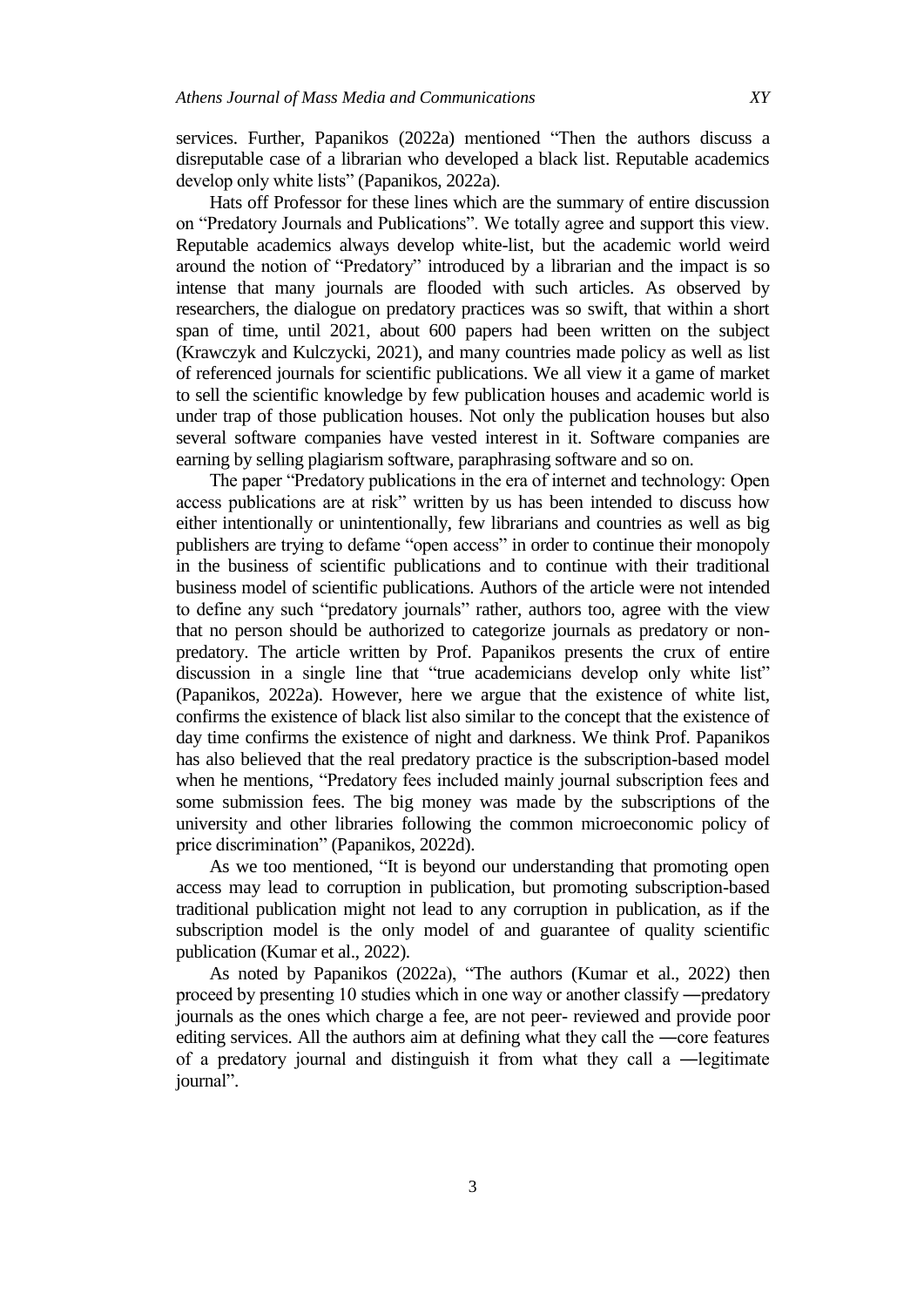We would like to mention that authors did not make efforts to define either predatory or non-predatory journals, rather, authors presented how the use of the term "predatory journals and publications" have been used in contemporary literature. Ten such studies were presented to know how the biased criteria have been used by supporters of subscription-based publishing to defame independent, small scale, local publishers (particularly open access publishers) and to keep them aside from the business of publication. The following excerpt from the article will make it clearer: "The quality of a journal could not be judged based on the model it has adopted as either pay  $\&$  publish or pay  $\&$  access. If pay  $\&$  publish is enough to suspect a journal for being predatory, then most of the scientific publishers are predatory up to a certain extent (Kumar et al., 2022)." Similar was noted by Krawczyk and Kulczycki (2021), when they mentions: "Many scholars have criticized Beall and his approach. Specifically, he was accused of a heavy bias against (Open Access) OA movement, an unclear methodology for developing his lists, and blindness to the flaws of publishers using a subscription model." Further, Prof. Papanikos remarks that "From an economists' point of view, such practices have no future because there will be no market for them. In a free market nobody is cheated, especially in the long-term."

It is apposite to mention here that form the scientific point of view also such practices have no future in long run but what about those pseudo-academicians who get some key positions at policy level on the basis of number of publications and not on the basis of quality of their scientific novelty and original work? There should be some indicators of the quality.

Prof. Papanikos mentions "Academic "pornography" includes all websites whose aim is to defame other academic's works by developing black lists. Academics who visit these websites are reading academic "pornography"" (Papanikos, 2022d). Here, we believe that the word "Pornography" in this present context is too retaliatory word but on the other hand we did not find other suitable word to replace or substitute it. Many times, academicians are not visiting such websites of black-list rather, they are forced to do so as per the applicable laws. Also, a person visiting either real pornographic sites or in present context, academic pornographic sites, is not necessarily an addict, rather, he/she might be a researcher and visiting such websites for the purpose of data collection! Elsewhere, Papanikos (2022a) mentioned about several so called "Academic pornographic sites", "Pornographic academics" and many more and we are strongly agreeing with that. We would like to add here that the existence of pornographic academicians, pornographic academic sites confirm the existence of "pornographic academic editors" too, which we think, should also need to be discussed.

Author has mentioned that "… a good-quality journal depends on the number of people who read and nothing else" (Papanikos, 2022a). But a report published on the 9th of December 2013 in "The Guardian" titled "Nobel winner declares boycott of top science journals" is sufficient to shed light on the issue. He argued that a paper could become highly cited (impact factor is based on citations received by articles published in journals) because it is good science or because it